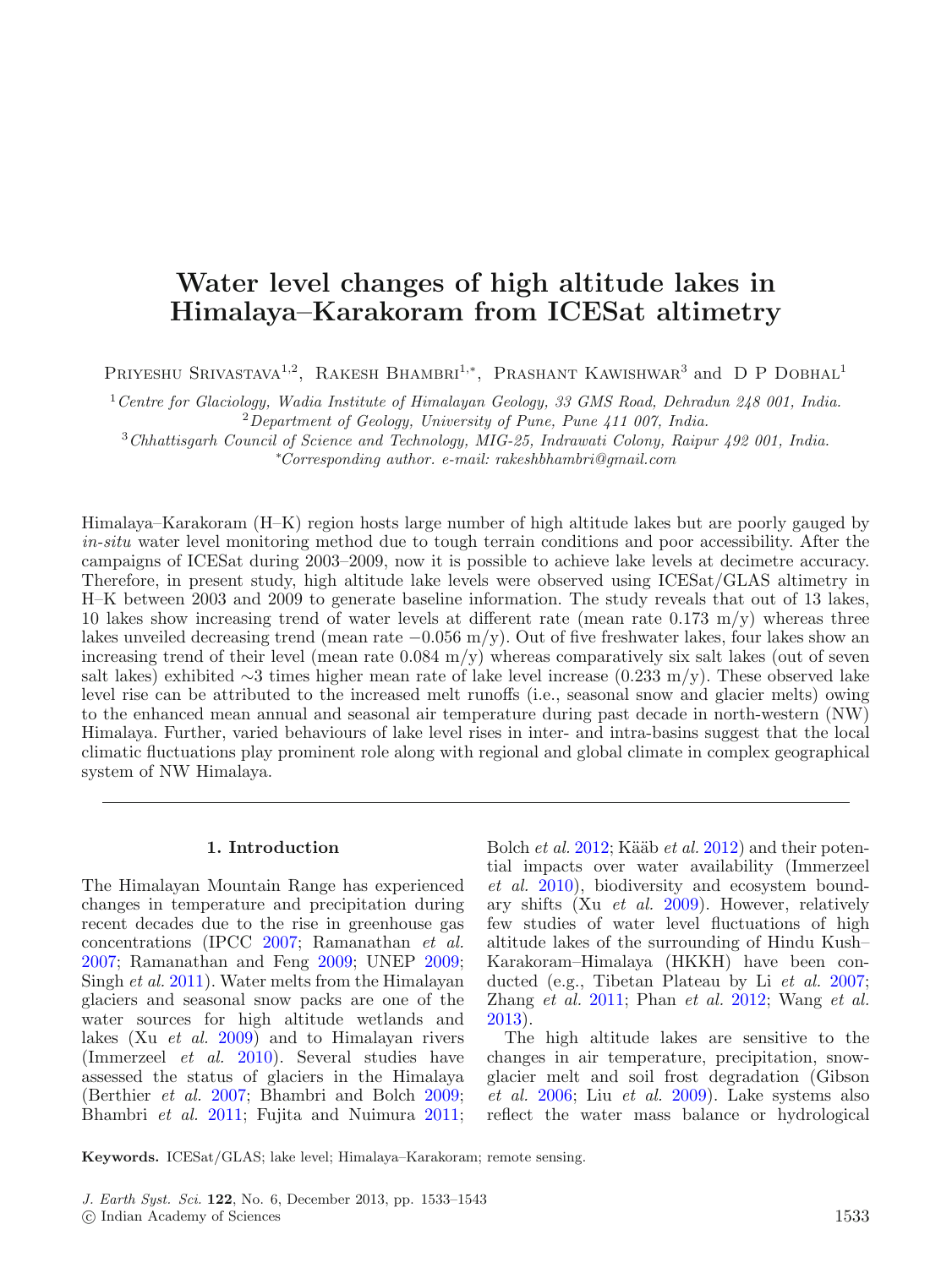cycle of their basin. As a result lake level variations are considered as significant indicators of climate change. High altitude lake level fluctuations influence their biodiversity, as well as that of the surroundings, the dissolved sediment profile and mineral characteristics. In addition, reduced lake levels could have significant ecological consequences as they are refugia for wildlife and play prominent role in the socio-economics of the region (Panigrahy *et al[.](#page-10-8)* [2011\)](#page-10-8). A recent study has shown that glacial lake areas have shrunk in the midlatitude westerlies-dominated Karakoram region; in the central Himalayan region, lake areas have slightly increased; and in the Indian-monsoon dominated eastern Himalaya the lakes have expanded in the last few decades (Gardelle et al[.](#page-9-11) [2011](#page-9-11)). Individual glacier lake area increase has also been reported in Bhutan (Fujita et al[.](#page-9-12) [2008;](#page-9-12) Komor[i](#page-9-13) [2008\)](#page-9-13) and in Nepal Himalaya (Fujita et al[.](#page-9-14) [2009](#page-9-14)) and also in Indian Himalaya (Kulkarn[i](#page-9-15) [1996;](#page-9-15) Babu Govindha Ra[j](#page-9-16) [2010\)](#page-9-16).

The quantitative lake water level changes are still poorly available using hydrological gauge measurements due to the harsh weather conditions in remote and rugged Himalaya–Karakoram. Furthermore, due to economic and geopolitical reasons, limited spatial distribution of hydrological gauges is often the limitation to availability of adequate or constant observations. Advanced remote sensing techniques offer great potential to monitor the lakes water level in these remote mountain areas.

Previous studies have used satellite radar and laser altimetry methods, including Topex/Poseidon with accuracy of a few centimeters to obtain water level changes in lakes (Mercier et al[.](#page-10-9) [2002](#page-10-9); Hwang et al[.](#page-9-17) [2011](#page-9-17)); ENVISAT Radar Altimeter (Medina et al[.](#page-9-18) [2008](#page-9-18)); and ICESat/GLAS Altimeter (Zhang et al[.](#page-10-5) [2011](#page-10-5); Phan et al[.](#page-10-6) [2012](#page-10-6); Wang et al[.](#page-10-7) [2013\)](#page-10-7). Recently, Phan et al[.](#page-10-6) [\(2012\)](#page-10-6) reported lake level changes of Tibetan lakes including three lakes in Ladakh Himalaya and Aksai Chin (Pangong Tso, Pangur Tso and Aqsayqin Hu lakes) using ICESat/GLAS data. However, there are no studies addressing lake level changes for the larger region of the H–K. Thus the main goals of this study are: (1) to generate a baseline database for high altitude lake level changes in H–K region using ICESat/GLAS data, (2) to estimate volume gain or loss of the lakes during the study period, and (3) to discuss the possible impact of climate variables on lake level changes.

# **2. Study area**

The H–K (figure [1\)](#page-1-0) comprises of one of the largest collections of glaciers outside the polar regions, with a total glacier cover of over  $47,000 \mathrm{km^2}$  (Bolch et al[.](#page-9-6) [2012](#page-9-6)) and is home to thousands of lakes and wetlands (Gujja *et al[.](#page-9-19)* [2003\)](#page-9-19). The study area is influenced by three climate patterns as categorized by precipitation regime: (1) Westerlies-dominated

<span id="page-1-0"></span>

Figure 1. Location map of Himalaya–Karakoram (H–K) showing studied high altitude lakes (blue circles) with major river systems (background – SRTM 1 km spatial resolution).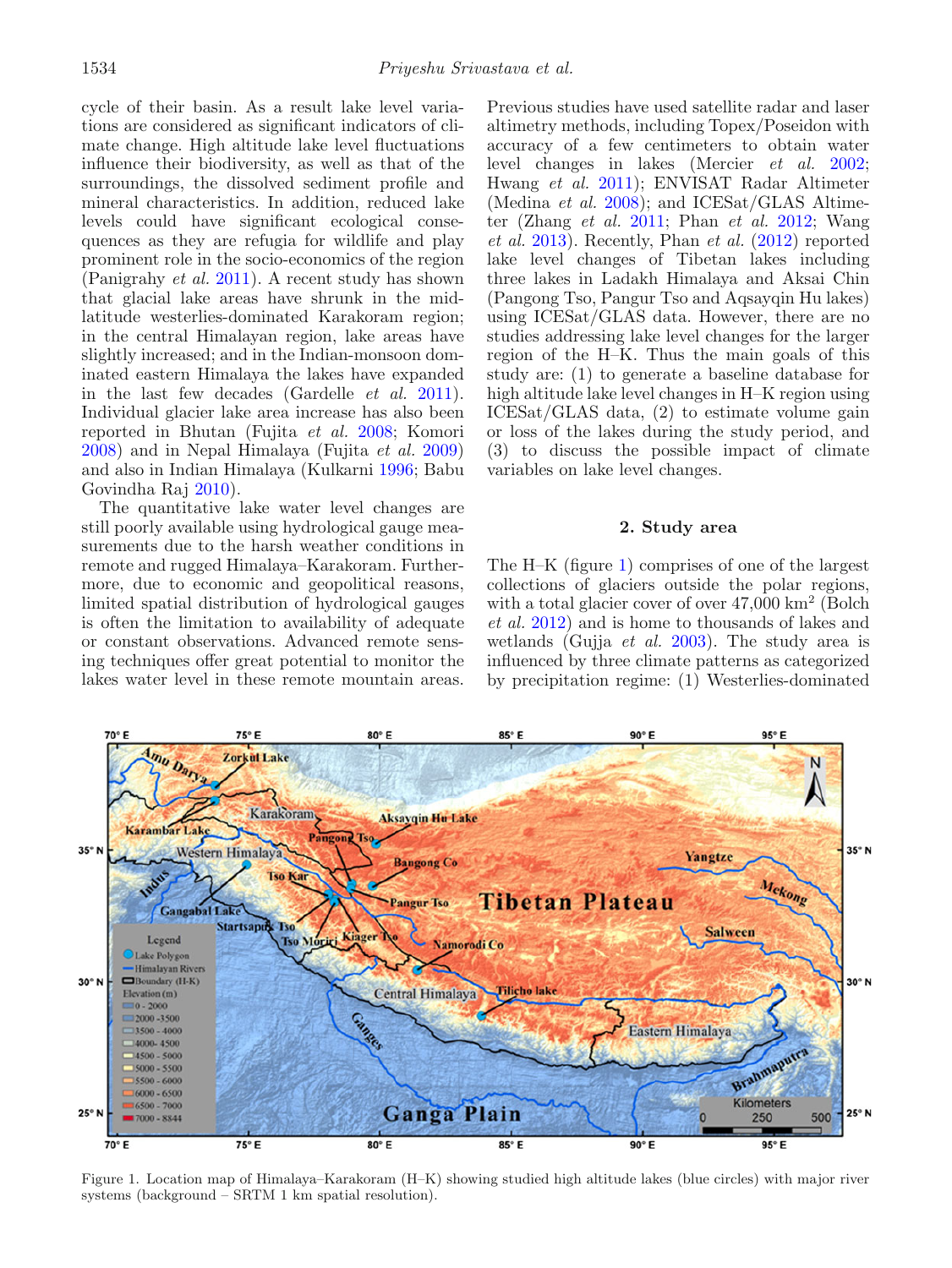NW Himalaya–Karakoram; (2) Westerlies and Indian-monsoon influenced central Himalaya and (3) Indian-monsoon dominated eastern Himalaya. The study sites (figure [1](#page-1-0) marked with blue circles) are mainly located in the Westerlies-dominated NW Himalaya–Karakoram.

## **3. Methodology**

# 3.1 ICESat/GLAS

The Ice Cloud and Land Elevation Satellite (ICESat) carrying the Geoscience Laser Altimeter System (GLAS) was launched on 13 January 2003  $(Zwall)$  et al[.](#page-10-11) [2002;](#page-10-10) Schutz et al. [2005](#page-10-11)). GLAS provides elevation data between  $86°$ N and  $86°$ S latitude with ∼65 m footprint at 172 m intervals along the earth's surface (Schutz et al[.](#page-10-11) [2005](#page-10-11)). The main objective of the ICESat mission was to determine inter-annual and long-term changes in polar ice sheets with an accuracy of more than 2 cm/year (Schutz et al[.](#page-10-11) [2005\)](#page-10-11). Kwok et al[.](#page-9-20) [\(2004\)](#page-9-20) measured ∼2 cm accuracy over relatively flat sea ice. Recently, Zhang et al[.](#page-10-5) [\(2011](#page-10-5)) also reported vertical accuracy of ∼2 cm for ICESat data for high altitude lake level monitoring on the Tibetan plateau and validated those results using geodetic GPS measurements at a hydrological gauge station.

The GLAS provides global land elevation data in two products GLA06 and GLA14. The GLA06 data contains adequate surface elevations of nonvegetated and smooth terrain (Urban et al[.](#page-10-12) [2008](#page-10-12)) and GLA14 is commonly used for rough terrain surfaces (Nuth and Kää[b](#page-10-13) [2011\)](#page-10-13). Nuth and Kää[b](#page-10-13)  $(2011)$  $(2011)$  further discussed the suitability of GLA06 data for ice analysis. The high altitude lakes in the Himalaya–Karakoram fall mostly in ice-frozen regions during winter seasons. Therefore taking into account the significant accuracy background and suitability for the present study, ICESat/GLAS-L1B Global Elevation Data (GLA06), V031 data release were obtained for years 2003 to 2009 from U.S. National Snow and Ice Data Centre [\(www.nsidc.org\)](http://www.nsidc.org).

#### 3.2 Lake outlines

Due to unavailability of any detailed high altitude lake inventory, we used two datasets to make our own inventory: 'Shuttle Radar Topography Mission' (SRTM) Water Body Dataset (SWBD) and 'Moderate-Resolution Imaging Spectro-radiometer' (MODIS) water mask data (Carroll et al[.](#page-9-21) [2009](#page-9-21)). SWBD data at 90 m resolution was acquired from United States Geological Survey (USGS; [http://dds.cr.usgs.gov/](http://dds.cr.usgs.gov/srtm/version2_1/SWBD/) [srtm/version2](http://dds.cr.usgs.gov/srtm/version2_1/SWBD/) 1/SWBD/) for the entire study area. MODIS water mask data were obtained from Global Land Cover Facility (GLCF; [ftp://ftp.glcf.](ftp://ftp.glcf.umd.edu/modis/WaterMask/Collection_5/2000) [umd.edu/modis/WaterMask/Collection](ftp://ftp.glcf.umd.edu/modis/WaterMask/Collection_5/2000) 5/2000) at 250 m resolution as recommended by Phan et al[.](#page-10-6) [\(2012\)](#page-10-6). The MODIS snow cover products (500 m pixel size), provide lake water as one class (Hall et al[.](#page-9-22) [2002\)](#page-9-22) and is of coarser resolution, therefore this data was not used in the present study. The SWBD vector outlines are relatively smoother than the MODIS water mask owing to their higher resolution and we concentrated on those outline. A total of 709 water bodies (including rivers, lakes and man-made dams) were identified from SWBD outlines for study area. These polygons derived from the SWBD outlines were evaluated using Google Earth and available Landsat TM images to eliminate rivers and seasonal lakes.

A total of 74 US Army Map Service (AMS) topography maps were used to assimilate information related to lakes including name, nature of lake (fresh or salt water lakes) and their spatial location in different mountain ranges and subsequently were included in our Geographic Information System (GIS) database.

# 3.3 ICESat/GLAS data processing, filtering and outliers extraction

There were 1533 ICESat/GLAS laser ranging data granules or tracks within our study area. The NSIDC's GLAS Altimetry elevation extractor tool (NGAT; [http://nsidc.org/data/icesat/tools.html\)](http://nsidc.org/data/icesat/tools.html) was used to extract point elevation data (as well as metadata such as the date of acquisition, latitude and longitude). ArcGIS software was used to generate vector shape file. The ICESat tracks in shape files were intersected with SWBD outline polygon shape file to extract water bodies having ICESat tracks.

Further, a set of data filters were applied to extract natural high altitude lakes having sufficient number of ICESat tracks with large numbers of elevation measurement-points (postings). Table [1](#page-3-0) summarizes the detailed filtering criteria applied for selection of high altitude natural lakes with total and remaining number of water bodies after extraction. After filtering of water bodies only 13 high altitude natural lakes were found suitable for study of altimetry changes.

ICESat tracks over all 13 natural lakes were then processed for outlier extraction using methods suggested by Zhang *et al[.](#page-10-5)*  $(2011)$  $(2011)$ :  $(1)$  by visual inspection of each ICESat track's elevation profile and (2) calculation of the standard deviation (STD) of the remaining data and elimination of those data with high standard deviation. Zhang et al[.](#page-10-5) [\(2011](#page-10-5)) suggested two threshold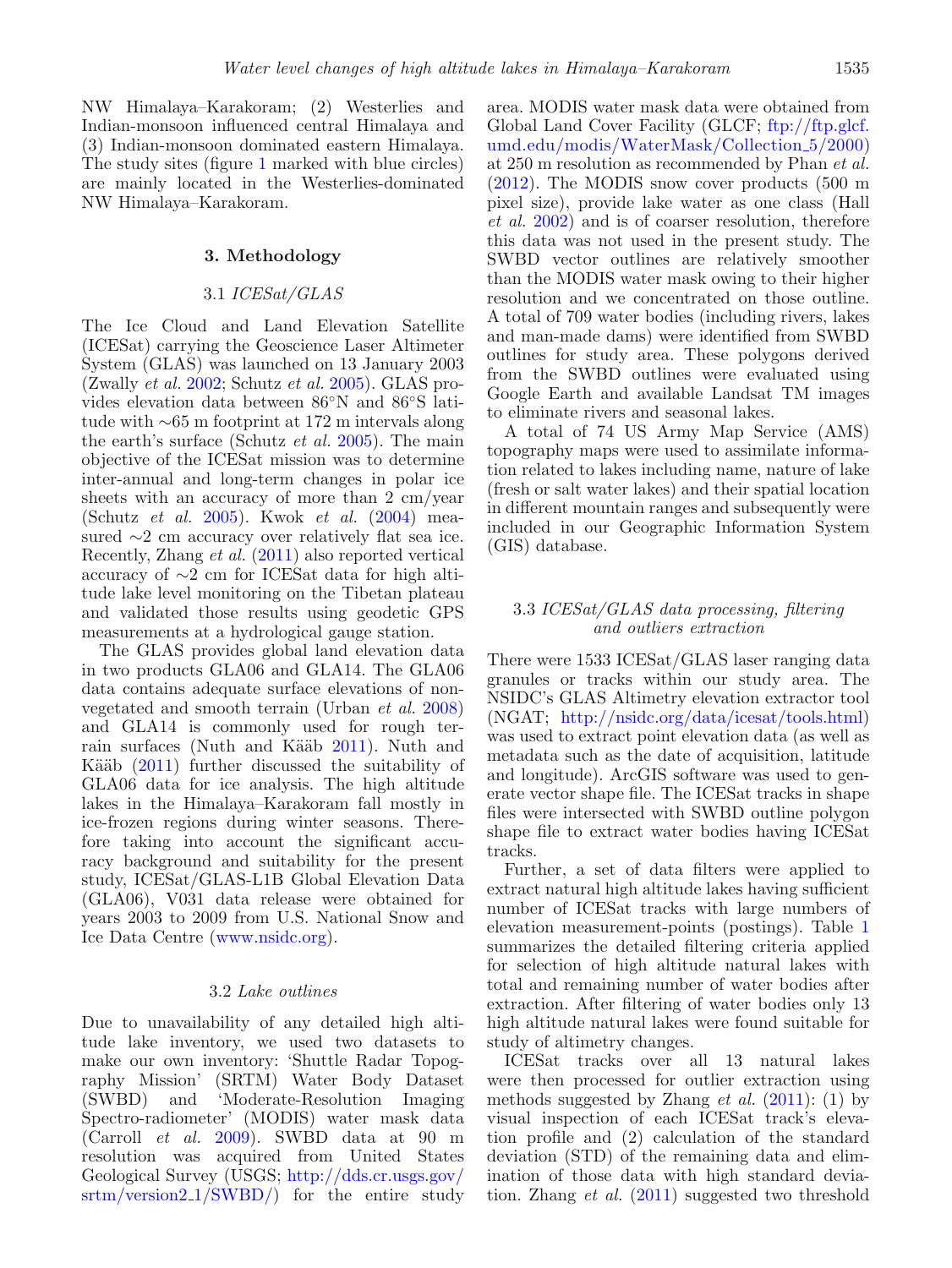<span id="page-3-0"></span>

|               |  |  |  |  |  |  | Table 1. Applied data filtering steps for selection of natural high altitude lakes for altimetry |
|---------------|--|--|--|--|--|--|--------------------------------------------------------------------------------------------------|
| change study. |  |  |  |  |  |  |                                                                                                  |
|               |  |  |  |  |  |  |                                                                                                  |

| Filter<br>steps             | No. of<br>water bodies<br>(before filtering) | No. of<br>water bodies<br>(after filtering) | Criteria for<br>filtering               |
|-----------------------------|----------------------------------------------|---------------------------------------------|-----------------------------------------|
| 1                           | 709                                          | 85                                          | Extraction of water bodies              |
|                             |                                              |                                             | having no ICES at tracks path.          |
| $\mathcal{D}_{\mathcal{L}}$ | 85                                           | 28                                          | Extraction of water bodies              |
|                             |                                              |                                             | having very less $(3)$ ICES at          |
|                             |                                              |                                             | tracks path and footprints or           |
|                             |                                              |                                             | data for less time span $(3)$ years.    |
| 3                           | 28                                           | 20                                          | Extraction of river water bodies.       |
| 4                           | 20                                           | 13                                          | Extraction of man-made water reservoirs |

<span id="page-3-1"></span>

Figure 2. Average elevation plot of ICESat track path (26/11/2008) over Bangong Co Lake showing eight footprints producing an abnormal high standard deviation presented here as outliers (circled).

STD values to eliminate outliers from ICESat data: (1) 10 cm for water surface over lakes and (2) 30 cm for ice surface over frozen lakes. The difference in threshold values is due to the difference in surface roughness of water and ice. However, in the present study we used the higher STD threshold because lack of field observations prevents us from determining the proper value from ground-truth data. Therefore, the threshold value of 30 cm was used to determine outliers of measured elevation of each ICESat track was applied for all seasons. For example, ICESat track path on 26/11/2008 over Bangong Co lake (figure [2\)](#page-3-1) showed 08 footprints (circled, in total 49 footprints), which brings out an abnormal high STD of 0.42 m while after elimination of these 08 footprints, STD was reduced to 0.05 m.

# 3.4 Lake level and volume change estimation

The observed water level change of a lake  $(\Delta e)$ was calculated based on subtraction of lake surface elevation of the latest data ('end date' elevation  $e_e$ , generally in 2009) from the earliest measured elevation ('start date' *e*s, generally in 2003) of a given repeated ICESat track.

$$
\Delta e = [e_e - e_s].
$$

In addition, estimated elevation change of a lake  $(\Delta e_r)$  was calculated using rate of change (de) and applying that for the observation period N (in years):

$$
\Delta e_r = [de * N]
$$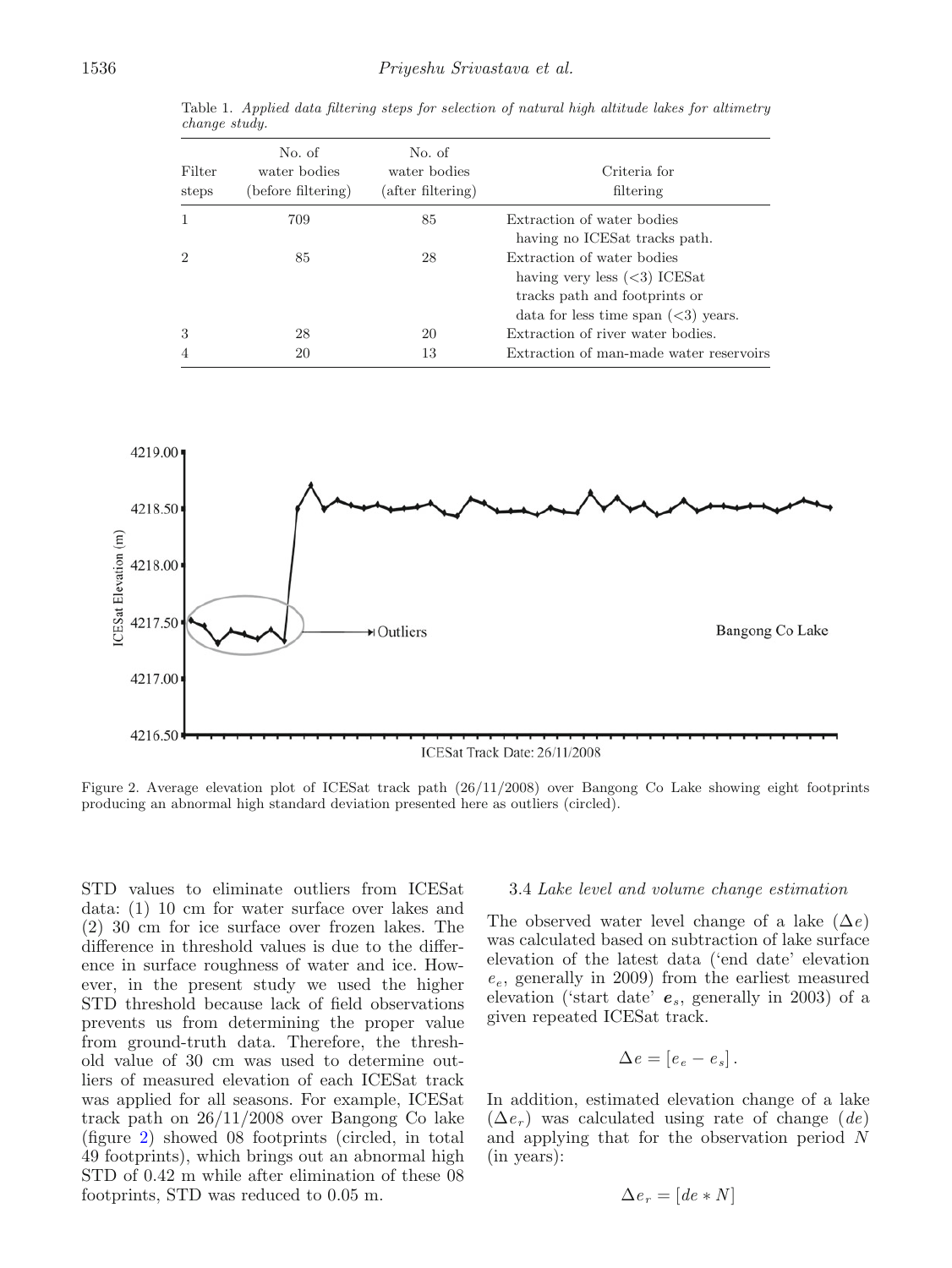where rate of change  $(de)$  was calculated based on linear regression analysis as suggested by Zhang et al[.](#page-10-5) [\(2011\)](#page-10-5).

Volume change of lakes  $(\Delta V)$  was also estimated:

$$
\Delta\,V=A*\Delta\,e
$$

where area A is measured from SWBD outlines and considered here as constant during study period  $(2003 - 2009)$ .

#### **4. Results**

After data filtering and outlier extraction, altimetry data of all 13 lakes were statistically computed (table [2\)](#page-4-0). The mean footprints per track over the lakes varied between 4 and 67 and the number of tracks for all observed years were in the range of 3 to 44. This variability is due to the large spacing of the satellite paths in non-polar regions, and the relatively small size of the lakes. Mean STD values based on effective/edited footprints were found to vary between 0.04 and 0.15 m with an average of 0.12 m. The observed rate of change also indicates a significant variation from  $-0.119$  to  $0.462$  m/y.

## 4.1 Lake level change analysis based on lake type

The studied lakes were categorized into fresh and salt water lakes based on available literature. Out of all 13 lakes, seven were categorized as salt lakes and five as freshwater lakes and one lake was uncategorized, since no classification was found in literature (table [2\)](#page-4-0).

Six salt lakes show an increasing lake level trend with a mean rate of  $0.233$  m/y, while one salt lake (Tso Moriri) shows decrease in lake levels with  $-0.119$  m/y rate of change. A similar trend of lake level change was also observed for freshwater lakes but with a different rate. Four freshwater lakes show an increasing water level trend with a mean rate of  $0.084$  m/y, whereas one freshwater lake (Tilicho lake) represents decreasing trend with  $-0.01$  m/y. The uncategorized lake also shows decrease in lake level with  $-0.038$  m/y rate of change. Mean rate of increasing water level for salt lakes was  $0.233$  m/y which is considerably a very high rate (∼ three fold) as comparative to freshwater lake level increasing rate  $(0.084 \text{ m/y})$ .

# <span id="page-4-1"></span><span id="page-4-0"></span>4.2 Lake level change analysis based on spatial location

In order to examine whether lake change behaviour varies across the H–K, the 13 lakes have been categorized into four regions based on their spatial locations: (1) NW H–K region, (2) central

| Uncategorized  |                      |           |                |                                   |                    |                |            |                |            |                 |      |                            |
|----------------|----------------------|-----------|----------------|-----------------------------------|--------------------|----------------|------------|----------------|------------|-----------------|------|----------------------------|
|                |                      | Mean      |                |                                   |                    | Minimum        | Minimum    | Maximum        | Maxinum    | Mean Type       |      |                            |
|                | Number of footprints |           |                |                                   |                    | elevation      | elevation  | elevation      | elevation  | <b>STD</b>      | Ъp   | Spatial                    |
| -ake name      | tracks/year          | per track | Periods        |                                   | Latitude Longitude | $\binom{m}{n}$ | date       | $\binom{m}{k}$ | date       | $\binom{m}{m}$  | lake | location                   |
| Aksayqin Hu    | 13/7                 |           | $2003 - 2009$  | 35.22                             | 79.86              | 4824.47        | 05/29/2005 | 4826.85        | 10/13/2008 | 0.08            |      | Aksai Chin                 |
| Bangong Co     |                      |           | $0.03 - 2009$  | 33.62                             | 79.70              | 4216.79        | 07/11/2004 | 4219.16        | 01/10/2009 | 0.14            |      | Karakoram Range            |
| Gangabal       | $\frac{29}{7}$       |           | $0.03 - 2008$  | 34.43                             | 74.92              | 3541.38        | 10/23/2004 | 3542.04        | 08/06/2005 | $\overline{11}$ |      | Pir Panjal-Zanskar Range   |
| Karumbar       | 11/7                 |           | $0.03 - 2009$  | 36.88                             | 73.70              | 4258.46        | 10/27/2003 | 4259.18        | 040/6/2006 | 0.04            |      | Karakoram Range            |
| Kiager Tso     | 9/6                  |           | $0004 - 2009$  | 33.1(                             | 78.30              | 4650.64        | 11/23/2006 | 4652.55        | 07/04/2009 | 0.15            |      | Zanskar-Ladakh Range       |
| Namorodi Co    | 6/5                  |           | 2004-2008      | 30.43                             | 81.43              | 5461.69        | 01/12/2008 | 5462.40        | 03/28/2007 | 0.07            |      | Nalakankar Himal, Himalaya |
| Pangong Tso    | $44/7$               |           | $2003 - 2009$  | 33.72                             | 78.93              | 4219.68        | 08/10/2004 | 4221.10        | 07/04/2009 | 0.12            |      | Ladakh-Karakoram Range     |
| Pangur Tso     | 19/7                 | ≌         | $2003 - 2009$  |                                   | 78.90              | 4267.70        | 11/16/2005 | 4269.73        | 08/10/2008 | 0.13            |      | Ladakh-Karakoram Range     |
| Startsapuk Tso | 10/7                 |           | $2003 - 2009$  | $33.52$<br>$33.25$<br>$28.70$     | 78.04              | 4514.03        | 12/11/2006 | 4515.89        | 11/06/2006 | 0.15            |      | Zanskar-Ladakh Range       |
| Tilicho        | 3/3                  |           | $2003 - 2005$  |                                   | 83.85              | 4876.34        | 02/25/2004 | 4880.23        | 10/24/2003 | 0.13            |      | Annapurna Range            |
| Tso Kar        | 8/6                  |           | $004 - 2009$   | $33.32$<br>$33.00$                | 78.03              | 4510.21        | .0/22/2004 | 4513.51        | 03/26/2009 | 0.14            |      | Zanskar-Ladakh Range       |
| I'so Moriri    | 15/7                 | 26        | $0.003 - 2009$ |                                   | 78.27              | 4501.06        | 11/11/2007 | 4501.95        | 03/17/2004 | 0.12            |      | Zanskar-Ladakh Range       |
| Zorkul         | 27/7                 |           | 2003-2009      | $\overline{\phantom{a}}$<br>37.44 | 73.72              | 4091.54        | 10/15/2004 | 4093.36        | 04/06/2006 | 0.13            |      | Pamir Range                |
|                |                      |           |                |                                   |                    |                |            |                |            |                 |      |                            |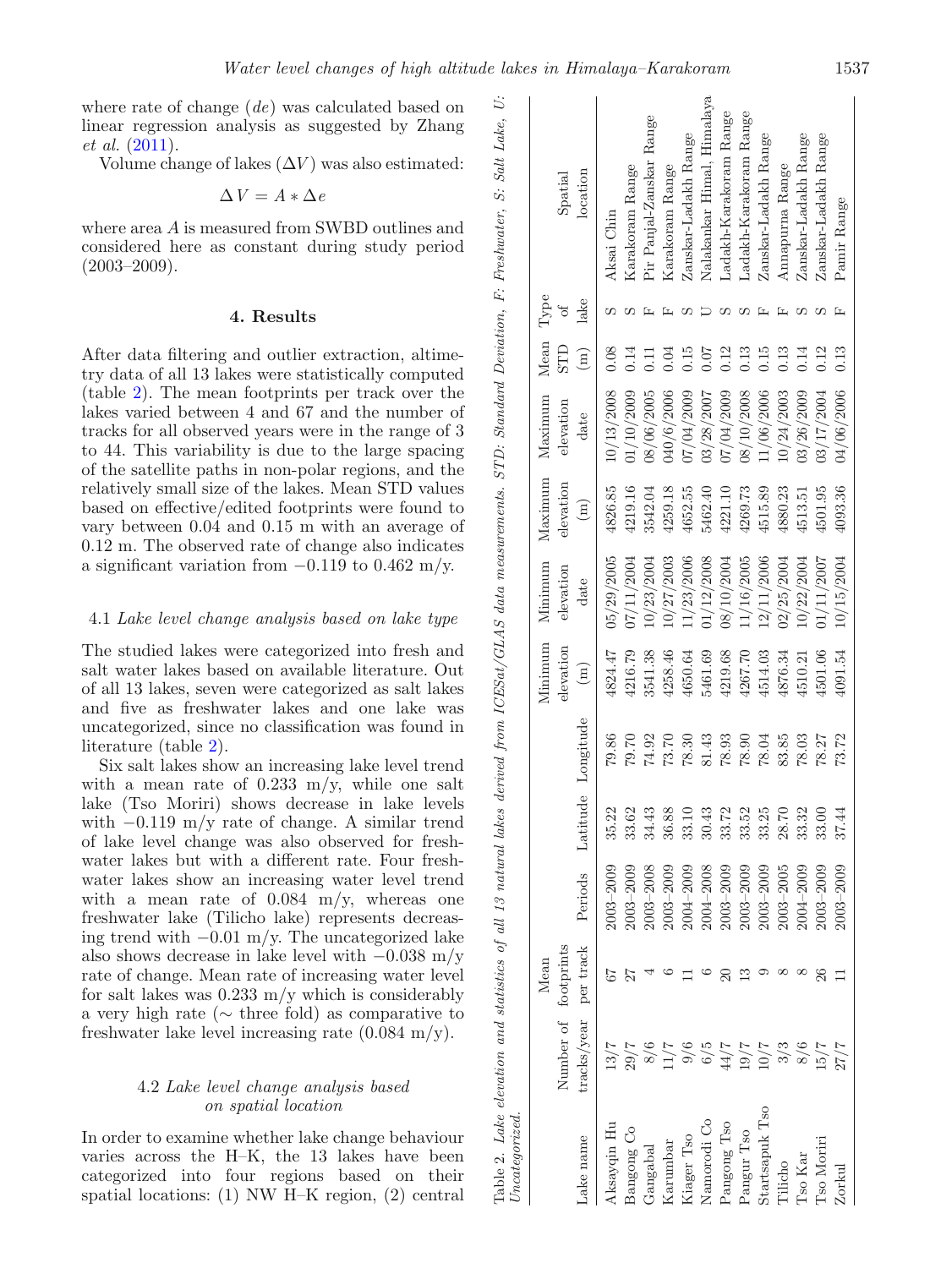Himalaya, (3) Pamir ranges and (4) Aksai Chin plateau.

- (1) In north-western H–K region from south to north: (a) Pir Panjal–Zanskar mountain range contains only Gangabal lake (fresh water), in which water is rising at negligible rate of 0.009 m/y; (b) Zanskar–Ladakh range has four lakes in which three lakes' level is rising at a high mean rate of 0.279 m/y while the lake level of one lake is lowering at  $-0.119$  m/y rate; (c) farther in the Ladakh–Karakoram range, two lakes are rising at 0.094 m/y mean rate of change and other two lakes in the Karakoram range are rising at 0.086 m/y mean rate of change.
- (2) In central Himalayan range, two lakes (Namorodi Co and Tilicho lake) in the Nalakankar Himal and Annapurna range, respectively, show decreasing lake level trend with  $-0.038$  m/y and  $-0.01$  m/y.
- (3) In Pamir range, Zorkul lake shows a small rate of rise at 0.064 m/y and
- (4) Aksayqin Hu lake (Aksai Chin plateau) has a high rate of change of  $0.462 \text{ m/y}$ .

## 4.3 Lake volume change

Water volume change of a lake depends on the area and elevation change of the lake. The estimated water volume of eight lakes had significant increase whereas five lakes had a decrease during the study period (2003–2009) (table [3\)](#page-5-0). The Aksayqin Hu and Tso Moriri lakes (both salt lakes) show maximum increase  $(0.69 \text{ km}^3)$  and decrease  $(-0.17 \text{ km}^3)$  in their water volume, respectively. Volume change estimation based on fixed area provides the first approximation of volume gain or loss (Phan et al[.](#page-10-6) [2012](#page-10-6)); therefore present study of the volume change of lake gives preliminary results of lake volume gain or loss.

#### <span id="page-5-0"></span>**5. Discussion**

#### 5.1 Lake level changes using remote sensing

The observed relation between rate of change  $(de)$  and volume change  $(\Delta V)$  does not work for Bangong Co and Gangabal lakes. These two lakes show a decrease in volume change  $(\Delta V)$ while increasing rate of change (de) is found (table [3\)](#page-5-0). The estimated elevation change  $(\Delta e_r)$ shows increase whereas observed water level change  $(\Delta e)$  shows a decrease in both lake levels. This suggests a minor overestimation of rate of change from linear regression method for both lakes and

|                | Start date        |              | End date          |            |                   |                                                     | Elevation           | Estimated elevation   | Volume change                   |
|----------------|-------------------|--------------|-------------------|------------|-------------------|-----------------------------------------------------|---------------------|-----------------------|---------------------------------|
|                | elevation $(e_s)$ |              | elevation $(e_e)$ |            | Rate of change    | Area                                                | change $(\Delta e)$ | change $(\Delta e_r)$ |                                 |
| Lake name      | $\binom{m}{n}$    | Start date   | $\Xi$             | End date   | $(de)$ $(m/year)$ | (km <sup>2</sup> )                                  | $\binom{1}{k}$      | $\binom{m}{m}$        | $\widetilde{\Delta}$ ) (km $^3$ |
| Aksayqin Hu    | 4824.51           | 0/25/2003    | 52<br>4826.       | 03/17/2009 | 0.462             | 309.09                                              | 2.24                | 3.234                 | 0.6930                          |
| Bangong Co     | 4218.81           | 0/17/2003    | 38<br>4218.       | 03/21/2009 | 0.096             | 587.88                                              | $-0.24$             | 0.672                 | $-0.1383$                       |
| Gangabal       | 3541.71           | 14/11/2003   | 79<br>3541.       | 03/12/2008 | 0.009             |                                                     | $-0.04$             | 0.054                 | $-0.0001$                       |
| Karumbar       | 4258.46           | 0/27/2003    | 4259.13           | 03/19/2009 | 0.076             | $\begin{array}{c} 2.87 \\ 5.02 \\ 8.91 \end{array}$ | $0.68\,$            | 0.532                 | 0.0034                          |
| Kiager Tso     | 4651.40           | 2/11/2004    | 55<br>4652.       | 07/04/2009 | 0.224             |                                                     | $1.15$              | 1.344                 | 0.0103                          |
| Namorodi Co    | 5462.06           | 0/21/2004    | 69<br>5461.       | 1/12/2008  | $-0.038$          | 2.63                                                | $-0.36$             | $-0.190$              | 0.0010                          |
| Pangong Tso    | 4220.42           | 09/10/2003   | $\Xi$<br>4221.    | 07/04/2009 | 0.095             | 506.80                                              | $0.68\,$            | 0.665                 | 0.3452                          |
| Pangur Tso     | 4269.11           | 0/21/2003    | 63<br>4269.       | 15/10/2009 | 0.093             | 92.34                                               | $0.52$<br>1.24      | 0.651                 | $22\bar{t}00$                   |
| Startsapuk Tso | 4514.50           | 03/11/2003   | 4515.75           | 13/26/2009 | 0.186             | 5.89                                                |                     | $1.302\,$             | 0.0073                          |
| Filicho        | 4880.23           | 0/24/2003    | 21<br>4880.       | .0/29/2005 | $-0.010$          | 4.45                                                | $-0.02$             | $-0.030$              | 0.0001                          |
| <b>Iso Kar</b> | 4511.90           | 06/2004/3004 | 51<br>4513.       | 03/26/2009 | 0.428             | 29.44                                               | $1.61$              | 2.568                 | 0.0474                          |
| I'so Moriri    | 4501.88           | 1/15/2003    | $\Omega$<br>4501. | 07/04/2009 | $-0.119$          | 243.82                                              | $-0.69$             | $-0.833$              | $-0.1674$                       |
| Zorkul         | 4091.85           | 0/23/2003    | 98<br>4091.       | 7/10/2009  | 0.064             | 72.81                                               | 0.13                | 0.448                 | 0.0093                          |
|                |                   |              |                   |            |                   |                                                     |                     |                       |                                 |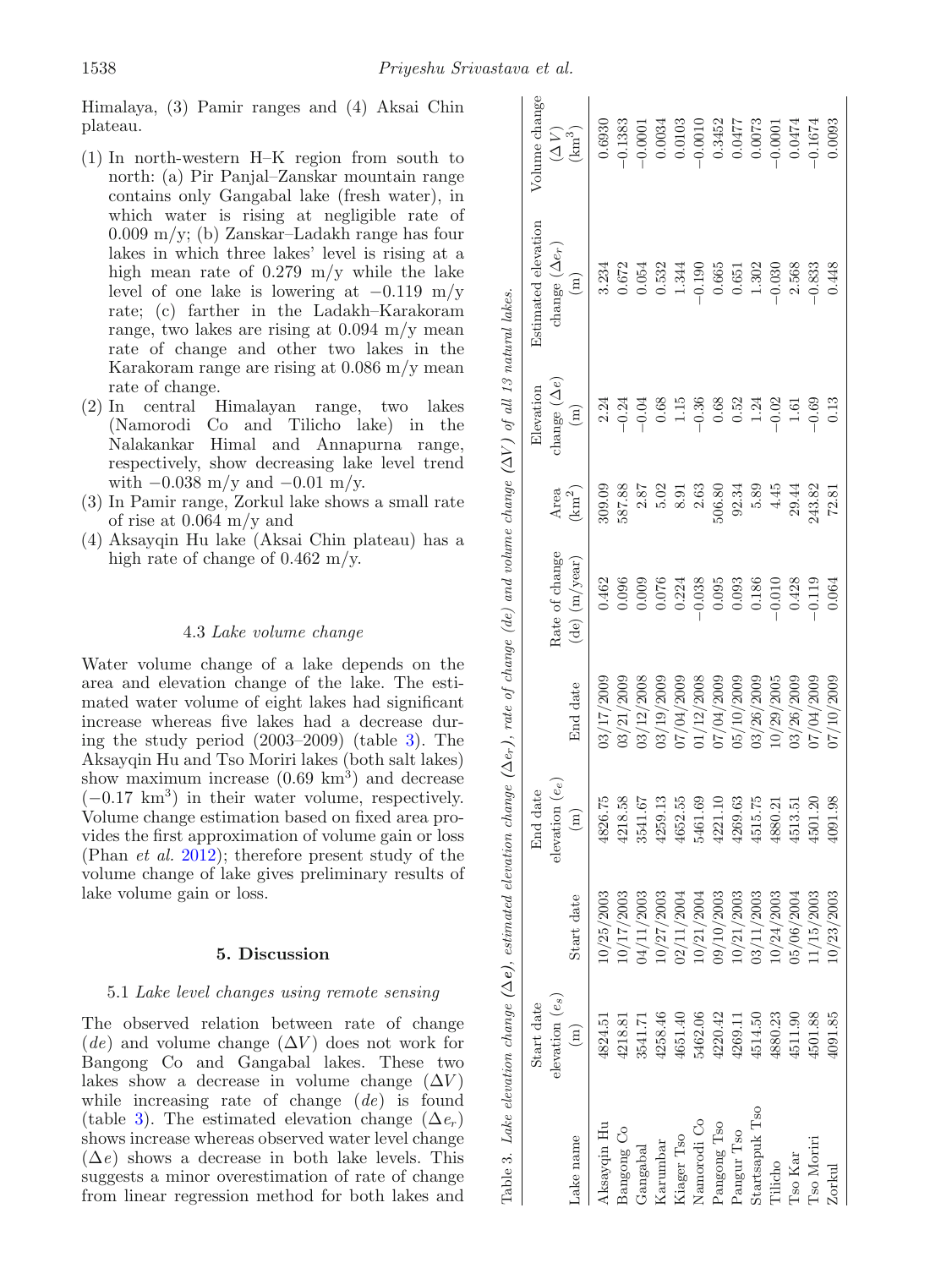could be credited to the high year-to-year variability. However these two lakes (Bangong Co and Gangabal) have a low net change (indistinguishable from zero), so we are not overly concerned by this discrepancy.

Phan et al[.](#page-10-6) [\(2012\)](#page-10-6) reported rate of change for the Pangong Tso, Pangur Tso and Aqsayqin Hu lakes based on GLA14 datasets and different thresholds criteria used for elimination of outliers. Our findings for rate of change  $(0.095; 0.093$  and  $0.462 \text{ m/y})$ (using STD threshold of 30 cm) well accords with Phan et al[.](#page-10-6) [\(2012](#page-10-6)) findings of 0.098; 0.092 and  $0.504 \, \text{m/y}$  (STD threshold of 35 cm) for abovedescribed three lakes, i.e., Pangong Tso, Pangur Tso and Aqsayqin Hu, respectively. This suggests that the use of GLA06 datasets is also well suitable for lake level monitoring studies.

In a regional assessment and mapping (using IRS P6 LISS III with spatial resolution of 24 m) of high altitudinal lakes (>3000 m) in Indian Himalaya, a total of 4703 lakes were reported with only 42 lakes larger than 1 km<sup>2</sup> (Panigrahy *et al[.](#page-10-8)* [2011](#page-10-8)). The above study suggests the presence of higher number of small lakes in the rugged undulated mountain topography of H–K comparative to large lakes in more or less flat Tibetan plateau (Zhang  $et \ al. 2011$  $et \ al. 2011$  $et \ al. 2011$  $et \ al. 2011$ ; Wang  $et \ al. 2013$  $et \ al. 2013$ ). In most cases, ICESat track does not pass over lakes and sometimes due to smaller size of lakes less number of ICESat tracks and footprints are available. High cloud cover over H–K region is also one of the reasons for loss of footprints and less number of ICESat tracks. The ICESat data obtained from 2003 to 2006 on an average represent 268 ICESat tracks per year, whereas in 2007 to 2008, 185 ICESat tracks per year and only 116 ICESat tracks in 2009. These sets of GLA06 show a relatively less number of ICESat tracks in the successive years. The small number of ICESat tracks found over the study area, limits the comprehensive quantitative regional assessment of climate change impact. Therefore, path coverage of the planned ICESat mission-2 (Abdalati et al[.](#page-9-23) [2010\)](#page-9-23) over the H–K region and Tibet should be considered in this context.

# 5.2 Lake level and climatic variations

Out of 13 lakes studied, two lakes are located in central Himalaya while rest of 11 lakes is situated into westerlies-dominated NW Himalaya– Karakoram region (figure [1\)](#page-1-0). The two lakes of central Himalayan region (Tilicho and Namorodi Co lakes) are lowering at  $-0.01$  and  $-0.038$  m/y respectively during study period. Both lakes are too small [Tilicho (4.45 km<sup>2</sup>) and Namorodi Co  $(2.63 \text{ km}^2)$  in their area and are not representative

to make a comment on lake level change characteristics of the entire central Himalaya. The NW Himalaya–Karakoram region has 11 lakes falling into different mountain ranges with different climatic variables. Out of these, 10 lakes are rising with  $0.173 \text{ m/y}$  mean rate of change, whereas one lake (Tso Moriri) shows decreasing trend of the lake levels with  $-0.119$  m/y (figure [3\)](#page-7-0).

The lake level changes in different mountain ranges of NW Himalaya–Karakoram region (see result section [4.2\)](#page-4-1) is in concurrent with the findings of Shekhar et al[.](#page-10-14) [\(2010](#page-10-14)) who reported significant rise in air temperature of these ranges with maximum at Greater Himalaya. Whereas decrease in mean summer and increase in maximum winter temperature is recorded for Karakoram range based on observational network (Fowler and Arche[r](#page-9-24) [2006](#page-9-24)). However, decreasing trend in seasonal snowfall is recorded for all NW Himalayan mountain ranges with maximum decrease over Greater Himalaya and minimum (negligible) at eastern Karakoram range (Shekhar et al[.](#page-10-14) [2010](#page-10-14)) and contrastingly increased annual precipitation is reported in Upper Indus Basin of western Karakoram range (Archer and Fowle[r](#page-9-25) [2004](#page-9-25)). This suggests that increased air temperatures would have resulted in enhanced seasonal snow and glacier melt and consequently resulting in increased melt runoff to NW Himalayan lakes during past decade. For rising lake level in Karakoram range, increased annual precipitation (Archer and Fowle[r](#page-9-25) [2004](#page-9-25)) appears to be the primary reason of increased water sources to lakes, whereas decreased temperature would have also indirectly contributed to the rise in lake level by reducing evaporation rate. However, it is to be noted that the previous climatic studies have adopted different methodologies to analyze metrological data and gives a generalized idea of temperature and precipitation conditions in different mountain ranges.

Salt lakes can be used as a proxy for integrated climate change (Mason et al[.](#page-9-26) [1991](#page-9-26), [1994](#page-9-27)) in high altitudes. For instance, two inter-basin lakes, Tso Kar (salt water) and Startsapuk Tso (freshwater) lakes (figure [4\)](#page-8-0) respectively represent single closed drainage basin – Tso Kar, surrounded by Zanskar-Ladakh range. The water recharge resources to these lakes are mainly from adjacent glaciers, snow melt and from the rivers Pulong-Kha-Phu from the east (only seasonally active) and the perennial river Nuruchan Lungpa from the south (Philip and Mazar[i](#page-10-15) [2000](#page-10-15)). Both rivers feed freshwater to Startsapuk Tso lake while the saline Tso Kar is fed by water exchange via a small conduit connecting both lakes. Our results indicate that Tso Kar lake is rising at the rate of 0.428 m/y which is more than twice the rate of change for Startsapuk Tso lake  $(0.186 \text{ m/y})$ . The difference in rate of increasing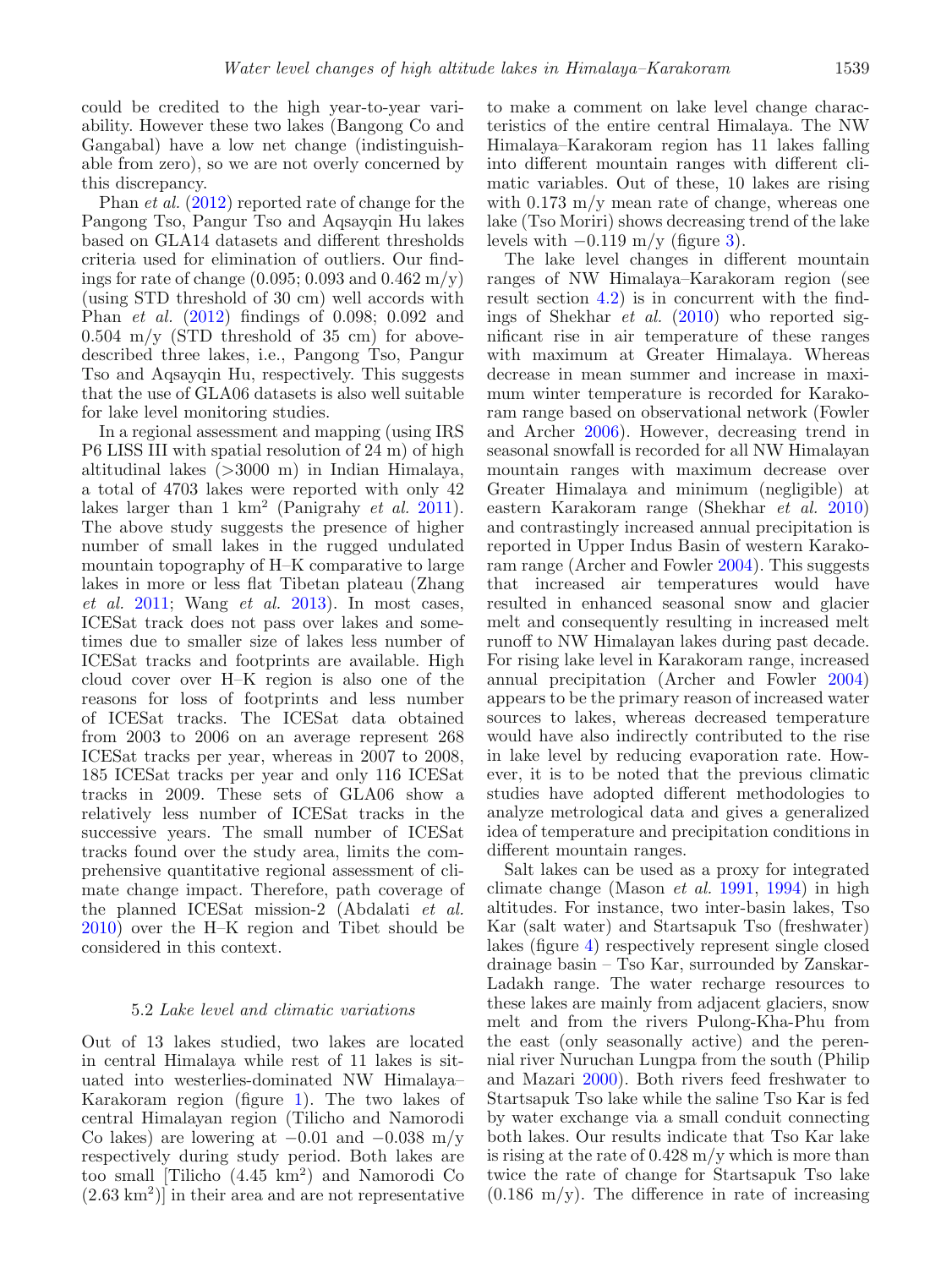<span id="page-7-0"></span>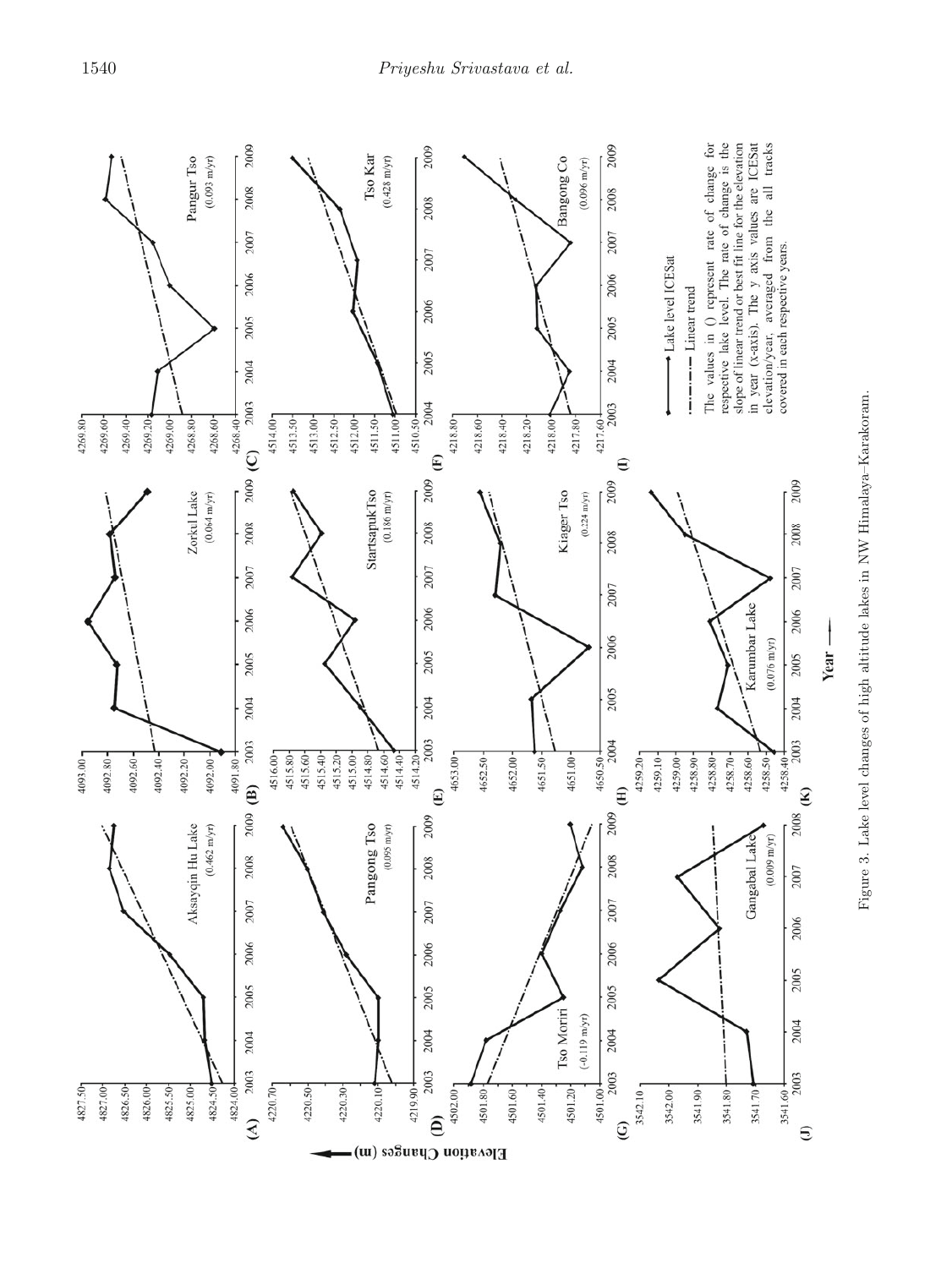<span id="page-8-0"></span>

Figure 4. A visual representation of ICESat track path with white circles (2003–2009) over Tso Kar and Startsapuk Tso lakes [background presented by 4-4-3 band combination of Landsat TM imagery (20-09-2011)].

lake levels of both lakes can be attributed to the loss of water from Startsapuk Tso lake (freshwater) by evaporation and stream water drainage to Tso Kar whereas evaporation is only source for loss of water from Tso Kar lake. This may also be the case for other studied freshwater lakes. Therefore this further affirms that salt lakes make more reliable gauges of climatic variations (specifically precipitation and glacier/seasonal snow melt changes).

Next, we compare two neighbouring intra-basin lakes, Tso Moriri and Kiager Tso (both salt lakes) of Zanskar–Ladakh range, which are experiencing opposing trends. The lake level of Kiager Tso is rising at the rate of 0.224 m/y; while for Tso Moriri, lake level is falling at the rate of −0.119 m/y during the study period. The rising lake level of Kiager Tso is consistent with other lakes of the NW Himalaya–Karakoram region and is interpreted for the similar reasons. Whereas the decreased lake level of the Tso Moriri is in agreement with the findings of Leshe[r](#page-9-28) [\(2011\)](#page-9-28) who reported decrease in lake area during 2000 to 2009 owing to increased evaporation and shorter ice free days over lake basin. This indicates understanding of climate change and lake level variability in high altitudes of NW Himalaya requires detailed ground-based hydrological monitoring system.

#### **6. Conclusions**

Our inventory of 13 high altitude lake level change for the period 2003–2009 using ICESat/GLAS data will not only provide the first time base line information but heterogeneous lake levels will also be valuable to a number of disciplines such as lake ecosystems and lake-management practices. The present study demonstrates that the lakes of NW Himalaya show significant fluctuations in lake level from 2003 to 2009. The maximum rise in the lake level was observed for the Zanskar–Ladakh range by a mean rate of  $0.279$  m/y. The increased lake levels accords with the increased temperature over NW Himalaya which seems to be the key source for the lake level rise as the increased seasonal snow and glacier melt will enhance the contribution of the melt runoffs to lakes. The temperature rise plays the contrasting behaviours for lake level variability: (1) enhanced seasonal snow and glacier melt will directly contribute to lake level rise and (2) increased evaporation will lower lake level as observed for Tso Moriri lake. The observed heterogeneous behaviour of lake level rises and decrease in inter- and intra-basins suggest that the local climate fluctuations are also controlling component along the regional and global climate in complex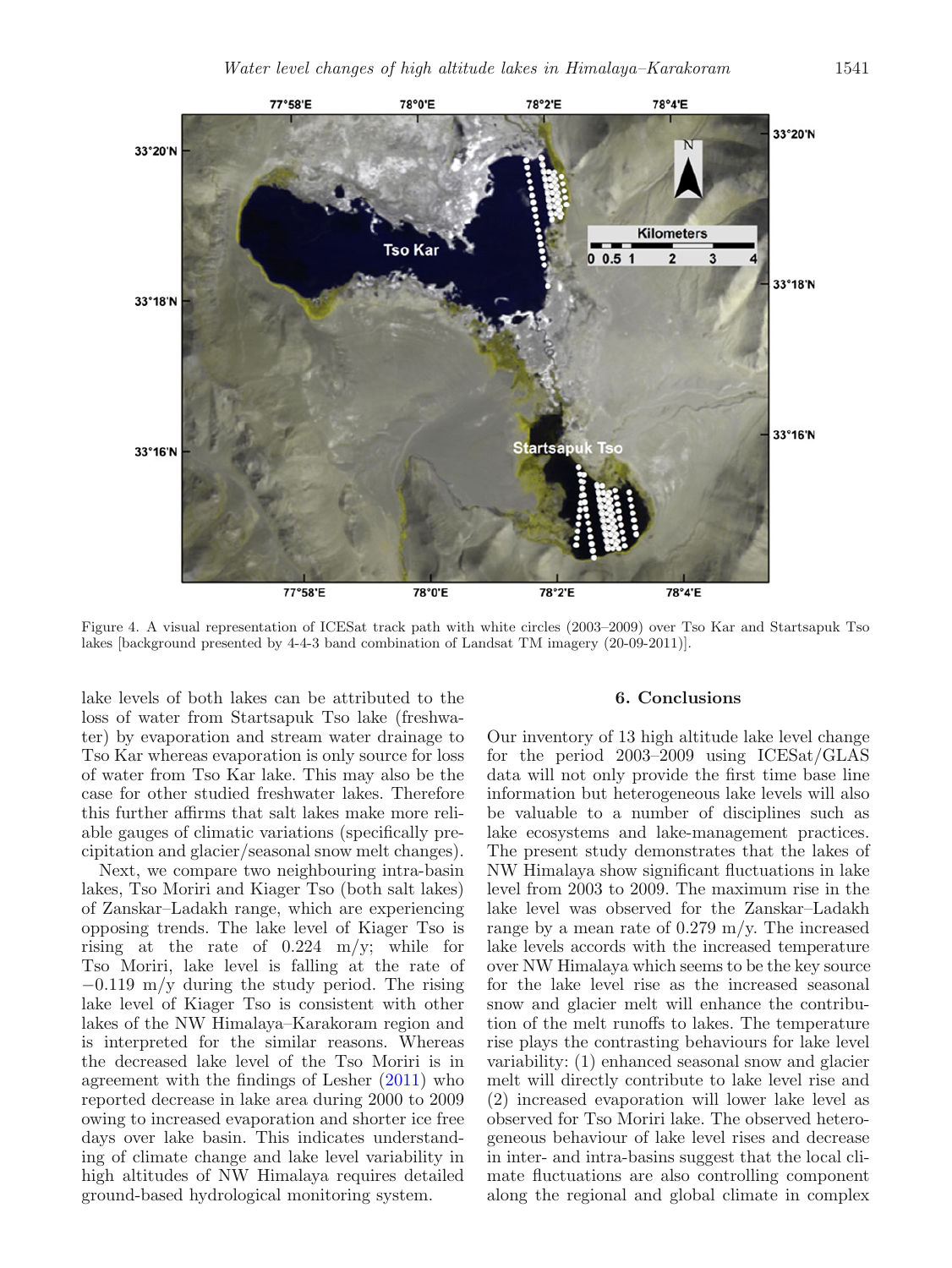geographical system of NW Himalaya. The small number of ICESat tracks limits the number of studied lakes but could be used for monitoring the larger lakes. However a detailed study of meteorology and water balance budget of lakes is still needed to find the contributions of different meteorological elements (i.e., temperature, precipitation and evaporation) to these lake level changes.

#### **Acknowledgements**

The authors thank the Director, Wadia Institute of Himalayan Geology, Dehradun and Director General, Chhattisgarh Council of Science and Technology, Raipur for their support for this work. Priyeshu Srivastava thanks Prof. Sridhar Anandakrishnan of Penn State University, USA for his insightful comments and suggestion on earlier version of manuscript. Rakesh Bhambri thanks Eero Rinne of School of Geosciences, University of Edinburgh, UK for extracting ICESat tracks in shape files. They also thank U.S. National Snow and Ice Data Centre (NSIDC) for providing GLAS/ICESat altimetry data at no cost.

#### **References**

- <span id="page-9-23"></span>Abdalati W, Zwally H J, Bindschadler R, Csatho B, Farrell S L, Fricker H A, Harding D, Kwok R, Lefsky M, Markus T, Marshak A, Neumann T, Palm S, Schutz B, Smith B, Spinhirne J and Webb C 2010 The ICESat-2 Laser Altimetry Mission; Proc. IEEE **98** 735–751.
- <span id="page-9-25"></span>Archer D R and Fowler H J 2004 Spatial and temporal variations in precipitation in the Upper Indus Basin, global teleconnections and hydrological implications; Hydrol. Earth Syst. Sci. **8** 47–61.
- <span id="page-9-16"></span>Babu Govindha Raj K 2010 Remote sensing based hazard assessment of glacial lakes: A case study in Zanskar basin, Jammu and Kashmir, India; Geomatics, Natural Hazards and Risk **1** 339–347.
- <span id="page-9-2"></span>Berthier E, Arnaud Y, Kumar R, Ahmad S, Wagnon P and Chevallier P 2007 Remote sensing estimates of glacier mass balances in the Himachal Pradesh (Western Himalayas, India); Remote Sens. Environ. **108** 327–338.
- <span id="page-9-3"></span>Bhambri R and Bolch T 2009 Glacier mapping: A review with special reference to the Indian Himalayas; *Progr.* Phys. Geogr. **33** 672–704.
- <span id="page-9-4"></span>Bhambri R, Bolch T, Chaujar R K and Kulshreshtha S C 2011 Glacier changes in the Garhwal Himalayas, India 1968–2006 based on remote sensing; J. Glaciol. **57** 543–556.
- <span id="page-9-6"></span>Bolch T, Kulkarni A, Kääb A, Huggel C, Paul F, Cogley G, Frey H, Kargel J, Fujita K, Scheel M, Stoffel M and Samjwal B 2012 The state and fate of Himalayan glaciers; Science **336** 310–314.
- <span id="page-9-21"></span>Carroll M L, Townshend J R, DiMiceli C M, Noojipady P and Sohlberg R A 2009 A new global raster water mask at 250 m resolution; Int. J. Digital Earth **2** 291–308.
- <span id="page-9-24"></span>Fowler H J and Archer D R 2006 Conflicting signals of climatic change in the Upper Indus Basin; J. Climate **19** 4276–4293.
- <span id="page-9-5"></span>Fujita K and Nuimura T 2011 Spatially heterogeneous wastage of Himalayan glaciers; PNAS **108** 14,011–14,014.
- <span id="page-9-12"></span>Fujita K, Suzuki R, Nuimura T and Sakai A 2008 Performance of ASTER and SRTM DEMs, and their potential for assessing glacial lakes in the Lunana region, Bhutan Himalaya; J. Glaciol. **54** 220–228.
- <span id="page-9-14"></span>Fujita K, Sakai A, Nuimura T, Yamaguchi S and Sharma R 2009 Recent changes in Imja Glacial Lake and its damming moraine in the Nepal Himalaya revealed by in situ surveys and multi-temporal ASTER imagery; Environ. Res. Lett. **4** 1–7.
- <span id="page-9-11"></span>Gardelle J, Arnaud Y and Berthier E 2011 Contrasted evolution of glacial lakes along the Hindu Kush Himalaya mountain range between 1990 and 2009; Global Planet. Change **75** 47–55.
- <span id="page-9-9"></span>Gibson J J, Prowse T D and Peters D L 2006 Hydroclimatic controls on water balance and water level variability in Great Slave Lake; J. Hydrol. Process. **20** 4155–4172.
- <span id="page-9-19"></span>Gujja B, Chatterjee A, Gautam P and Chandan P 2003 Wetlands and lakes at the top of the world; Mt. Res. Dev. **23** 219–221.
- <span id="page-9-22"></span>Hall D K, Riggs G A, Salomonson V V, DiGirolamo N E and Bayr K J 2002 MODIS snow-cover products; Remote Sens. Environ. **83** 181–194.
- <span id="page-9-17"></span>Hwang C, Kao Y C and Tangdamrongsub N 2011 A preliminary analysis of lake level and water storage changes over lakes Baikal and Balkhash from satellite altimetry and gravimetry; Terr. Atmos. Ocean Sci. **22** 97–108.
- <span id="page-9-1"></span>Immerzeel W W, Van Beek L P H and Bierkens M F P 2010 Climate change will affect the Asian water towers; Science **328** 1382–1385.
- <span id="page-9-0"></span>IPCC 2007 Climate Change 2007: Synthesis Reported Core Writing Team (eds) Pachauri R K and Reisinger A (Geneva: IPCC).
- <span id="page-9-7"></span>Kääb A, Berthier E, Nuth C, Gardelle J and Arnaud Y 2012 Contrasting patterns of early twenty-first-century glacier mass change in the Himalayas; Nature **488** 495–498.
- <span id="page-9-13"></span>Komori J 2008 Recent expansions of glacial lakes in the Bhutan Himalayas; Quat. Int. **184** 177–186.
- <span id="page-9-15"></span>Kulkarni A V 1996 Moraine-dammed glacial lake studies using remote sensing technique; Him. Geol. **17** 161–164.
- <span id="page-9-20"></span>Kwok R, Zwally H J and Yi D 2004 ICESat observations of Arctic sea ice: A first look; Geophys. Res. Lett. **L16401 31** 1–5.
- <span id="page-9-28"></span>Lesher S R 2011 Climate change impacts to a high altitude lake in the Indian Himalaya; Disseration Thesis, San Diego State University.
- <span id="page-9-8"></span>Li X Y, Xu H Y, Sun Y L, Zhang D S and Yang Z P 2007 Lake-level change and water balance analysis at Lake Qinghai, west China during recent decades; Water Resourc. Manag. **21** 1505–1516.
- <span id="page-9-10"></span>Liu J, Wang S, Yu S, Yang D and Zhang L 2009 Climate warming and growth of high elevation inland lakes on the Tibetan Plateau; Global Planet. Change **67** 209–217.
- <span id="page-9-27"></span>Mason I M, Guzkowska M A J, Rapley C G and Street-Perrot F A 1994 The response of lake levels and areas to climatic change; Clim. Change **27** 161–197.
- <span id="page-9-26"></span>Mason I M, Harris A R, Birkett C M, Cudlip W and Rapley C E 1991 Remote sensing of lakes for the proxy monitoring of climatic change; Proc. 16th Ann. Conf. Remote Sensing Society, pp. 314–324.
- <span id="page-9-18"></span>Medina C, Gomez E J, Alonso J J and Villares P 2008 Water level fluctuations derived from ENVISAT Radar Altimeter (RA-2) and in-situ measurements in a subtropical water body: Lake Izabal (Guatemala); Remote Sens. Environ. **112** 3604–3617.